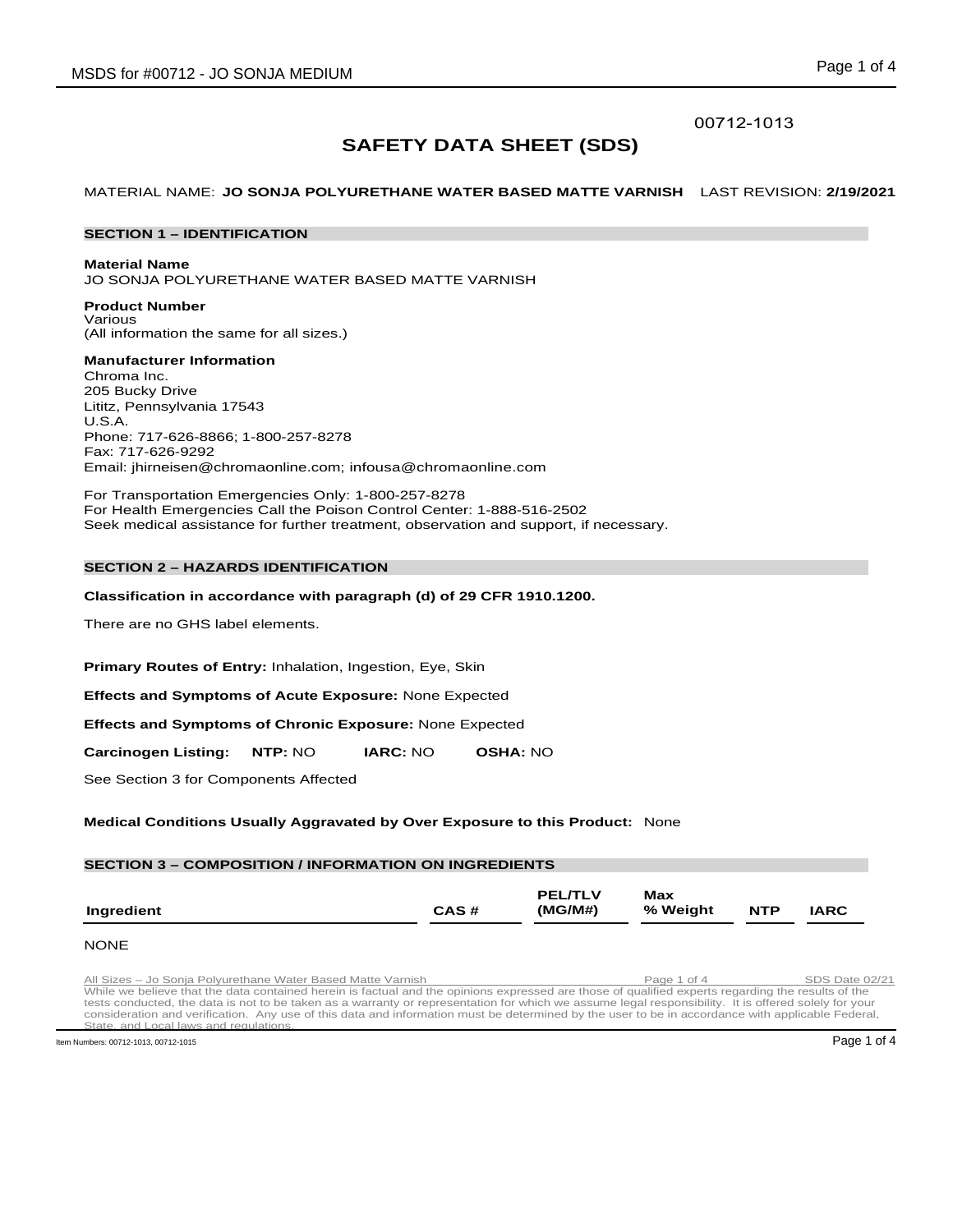## **SECTION 4 – FIRST AID MEASURES**

**Skin** Wash skin with soap and water or use a product specifically formulated for water based acrylic removal. If irritation persists seek medical help. **Eye** Check for and remove any contact lenses. Flush eyes up to 15 minutes with water, holding eye lids open. If irritation persists seek medical help. **Inhalation** If person is showing adverse effects, remove person to fresh air. Seek medical help if symptoms occur. **Ingestion** Treat Symptomatically. Never give anything by mouth to an unconscious person. Seek medical help if symptoms occur. If swallowed, call your Poison Control Center at 1-800-222-1222.

Seek medical assistance for further treatment, observation and support, if necessary.

#### **Advice to Doctor:**

This product carries the A.P. Seal, conforms to ASTM D4236, and is certified non-toxic by a toxicologist in association with the Art & Craft Materials Institute, Hanson, MA 02341 USA.

| <b>SECTION 5 - FIRE FIGHTING MEASURES</b>    |                                              |
|----------------------------------------------|----------------------------------------------|
| Flash Point (Method):                        | N/A                                          |
| <b>Autoignition Temperature:</b>             | N/A                                          |
| Explosion Limits in Air (% by Volume):       | Not Explosive                                |
| <b>Extinguishing Media:</b>                  | No Special Media Required                    |
| <b>Fire Fighting Procedures:</b>             | No Special Fire Fighting Procedures Required |
| <b>Unusual Fire &amp; Explosion Hazards:</b> | Not Combustible                              |

## **SECTION 6 – ACCIDENTAL RELEASE MEASURES**

#### **Steps to be Taken in Case a Material is Spilled**

Clean up in accordance with all applicable regulations. Absorb spillage with non-combustible, absorbent material. For waste disposal, see Section 13.

- **Large Spills:** Stop the flow of material, if this is without risk. Dike the spilled material, where this is possible. Absorb with dry earth, sand or other non-combustible material.
- **Small Spills:** Mop up or absorb with earth, sand or other non-combustible material and transfer to containers for later disposal. Clean surface thoroughly to remove residual contamination. Never return spills to original containers for re-use.

#### **Environmental Precautions**

Avoid discharge into drains, water courses or onto the ground. Use appropriate containment to avoid environmental contamination.

Rul Sizes - Jo Sonja Polyurethane Water Based Matte Varnish **1998** Page 2 of 4 SDS Date 02/21<br>While we believe that the data contained herein is factual and the opinions expressed are those of qualified experts regarding t tests conducted, the data is not to be taken as a warranty or representation for which we assume legal responsibility. It is offered solely for your consideration and verification. Any use of this data and information must be determined by the user to be in accordance with applicable Federal, and regulation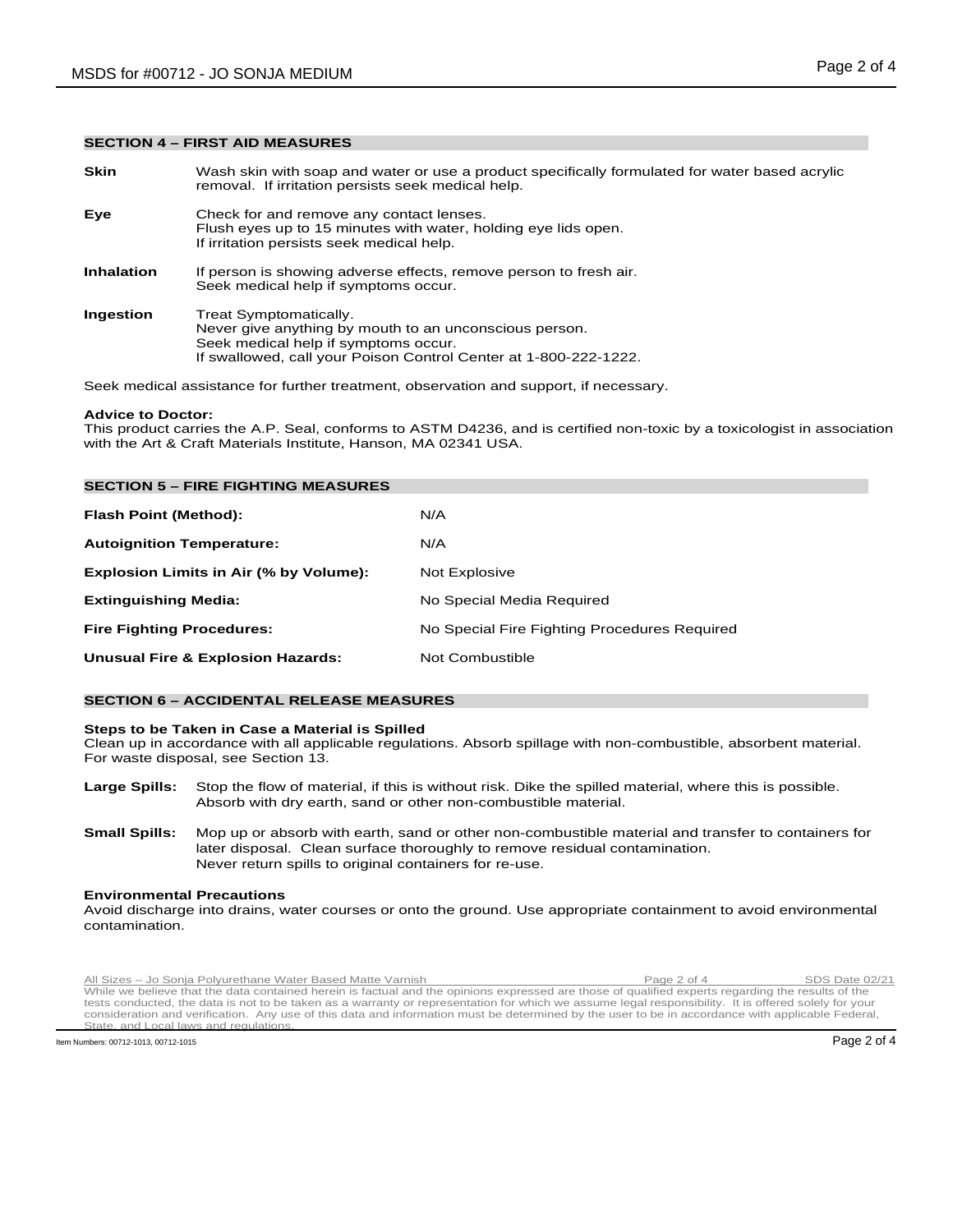## **SECTION 7 – HANDLING & STORAGE**

#### **Precautions for Safe Handling**

Good industrial hygiene practice requires that exposure be maintained below the TLV. This is preferably achieved through the provision of adequate ventilation. When exposure cannot be adequately controlled in this way, personal respiratory protection should be employed.

#### **Storage Requirements**

Store at room temperature; keep from freezing. Recommended storage conditions are between 34° F and 122° F (1° C and 50° C). Store in original tightly closed container.

## **SECTION 8 – EXPOSURE CONTROLS / PERSONAL PROTECTION**

| Respiratory Protection & Special Ventilation Requirements: None needed under normal conditions of use |                                            |
|-------------------------------------------------------------------------------------------------------|--------------------------------------------|
| <b>Protective Gloves:</b>                                                                             | None needed under normal conditions of use |
| <b>Eve Protection:</b>                                                                                | None needed under normal conditions of use |
| <b>Other Protective Equipment:</b>                                                                    | None needed under normal conditions of use |
|                                                                                                       |                                            |

#### **Engineering Controls:** None Required

#### **Hygienic Work Practices**

Always observe good personal hygiene measures, such as washing after handling the material and before eating, drinking and/or smoking.

#### **SECTION 9 – PHYSICAL AND CHEMICAL PROPERTIES**

**Boiling Point:** N/A **Specific Gravity (H2O=1):** N/A **Vapor Pressure:** N/A **Specific Vapor Density (AIR=1): N/A Solubility in Water: N/A** 

**Reactivity in Water: Non-Reactive** 

**Appearance & Odor:** Clear in Color. No Odor.

#### **SECTION 10 – STABILITY AND REACTIVITY**

**Stability (Conditions to Avoid): None None None None None None Incompatibility (Materials to Avoid): 32 Mone Products:** None None **Hazardous Decomposition Products: The Solution Conduct State State State Inconducts**<br>**Hazardous Polymerization Products: None Hazardous Polymerization Products:** 

## **SECTION 11 – TOXICOLOGICAL INFORMATION**

**Acute Effects Associated with the use of this material:** None Expected The summated LD50 is 50000 mg/kg. The summated LC50 is 99999 mg/cubic meter.

This product is not considered to be a known or suspected human carcinogen by NTP, IARC or OSHA (see section 3)

Rul Sizes - Jo Sonja Polyurethane Water Based Matte Varnish Communish Page 3 of 4 SDS Date 02/21 tests conducted, the data is not to be taken as a warranty or representation for which we assume legal responsibility. It is offered solely for your consideration and verification. Any use of this data and information must be determined by the user to be in accordance with applicable Federal, and regulation